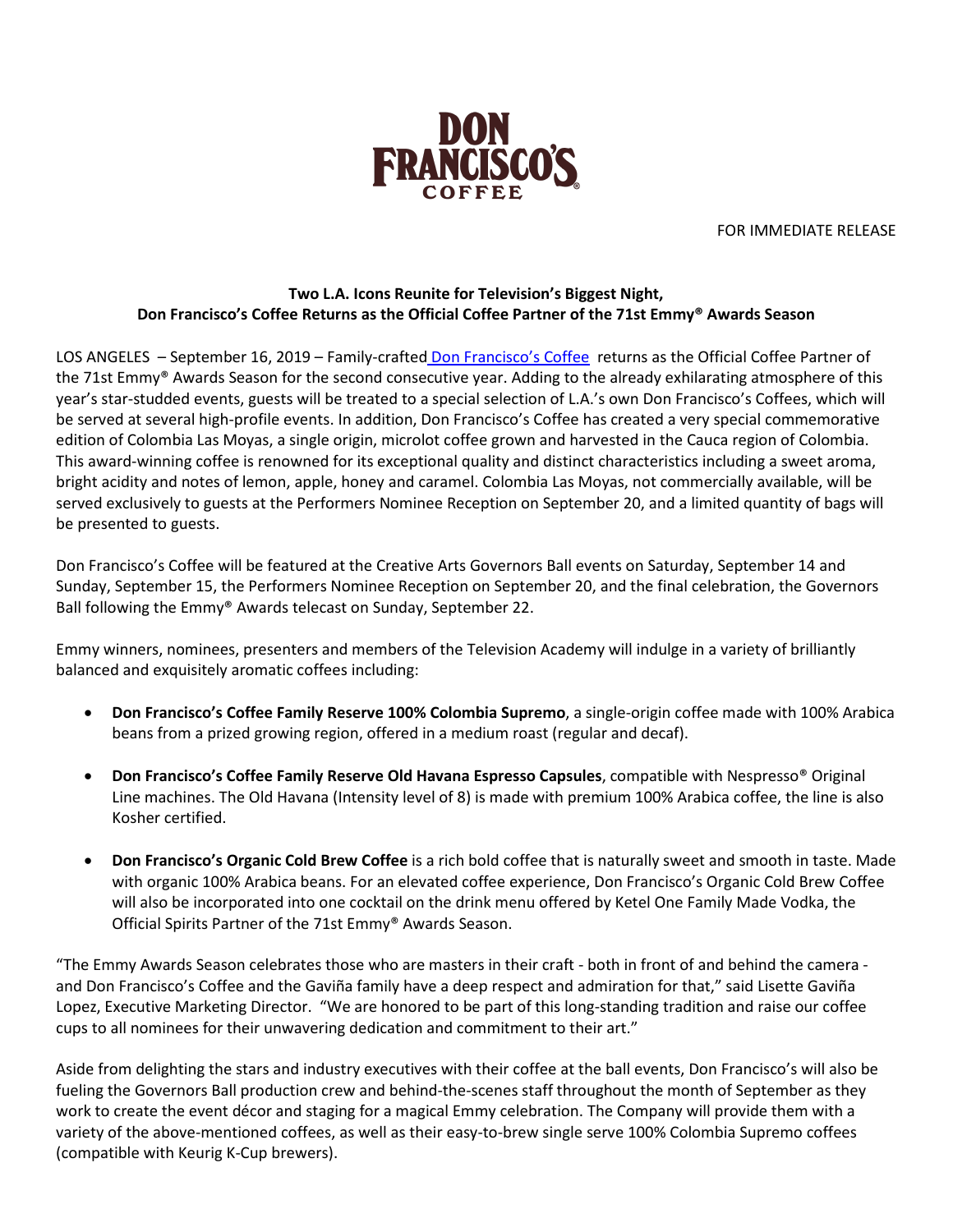In addition, Don Francisco's Coffee sponsored the "Masters in their Craft" original video series, which features awardwinning professionals who use their creative prowess behind the scenes. The first two featured masters include Ane Crabtree, Emmy-nominated Costume Designer for "The Handmaid's Tale" and Napoleon and Tabitha D'umo, the Emmy Award-winning husband and wife choreography duo featured on "So You Think You Can Dance". To view, please visit the Don Francisco's official YouTube channel [HERE.](https://youtu.be/HAlA8A3sk0U)

F. Gaviña & Sons, Inc. is the coffee roaster behind some of the highest quality and best-tasting coffee in the market today, including their signature brand, Don Francisco's Coffee. They have been roasting coffee right in L.A.'s backyard for fifty-two years. For the Gaviña family, coffee runs through their veins. With nearly 150 years of experience as growers and roasters, the Gaviña family still owns the company, which is run by third and fourth generation members. In 2017, they opened their first ever flagship cafe in Downtown Los Angeles - Don Francisco's Coffee Casa Cubana (dfcasacubana.com). Located in the historic Spring Arcade building in the heart of the city, the café décor and food are reminiscent of old-world Cuba, a nod to the family's roots and a way for them to welcome all their coffee-drinking guests into their home.

Don Francisco's Coffee aficionados can also look forward to exciting giveaways during this time, including a series of 71 "coffees for a year" gift packages - a nod to the 71st Emmy Awards Season - which will be given out through September 29, National Coffee Day. To stay in touch with Don Francisco's and drink in some of the views from the many #Emmy events, please follow @Donfranciscos on Facebook and Instagram.

The 71<sup>st</sup> Emmy Awards, honoring excellence in television programming, will be telecast live Sunday, September 22 on Fox starting at 8 p.m. ET/5 p.m. PT from the Microsoft Theater in Los Angeles.

While watching this year's Emmys, the Gaviña family encourages viewers to enjoy the artistry of television's finest with a delicious cup – hot or cold – of Don Francisco's Coffee. To learn our family secret on the perfect cup of coffee click [HERE.](https://www.donfranciscos.com/perk-up/don-franciscos-family-secret-perfect-cup-of-coffee/)

## **About Don Francisco's Coffee**

Don Francisco's Coffee is a leading California retail brand owned by F. Gaviña & Sons, Inc. Based in Vernon, CA, it is one of the largest family-owned coffee companies in America and the nation's largest privately held, minority-owned roaster. The family's unmatched coffee experience, as coffee growers and roasters, dates back 150 years to the family's humble beginnings in the rich coffee-bearing soil of Cuba and has paved the way for a strong presence in wholesale and retail accounts across the country. To learn more about Don Francisco's Coffee, please visit www.donfranciscos.com

## **About F. Gaviña & Sons, Inc.**

Established in Vernon, California in 1967, F. Gaviña & Sons, Inc. is one of the largest family-owned coffee companies in America and the nation's largest privately held, minority-owned roaster. The company makes the highest-quality, family-crafted coffee, including flagship premium brand Don Francisco's Coffee. The family's unmatched coffee experience, as coffee growers and roasters, dates back nearly 150 years to the family's humble beginnings in the rich coffee-bearing soil of Cuba and has paved the way for a strong presence in wholesale and retail accounts across the country. To learn more about F. Gaviña & Sons, Inc. and the Gaviña family, please visi[t](http://www.gavina.com/) [www.gavina.com.](http://www.gavina.com/)

## **About Don Francisco's Colombia Las Moyas Coffee**

Grown and harvested by Faider Samuel Quintero on his six-acre farm, Las Moyas, located 1864 meters (or 6115 feet) above sea level in the Cauca region of Colombia, this award winning coffee is processed separately from the rest of the coffee on the Las Moyas farm in order to amplify its special qualities. This microlot coffee is an Arabica varietal, Castillo Tambo, which is exclusive to Colombia. Winner of the Colombian Coffee Growers Federation national cupping competition in both sweetness and acidity, this coffee is not commercially available.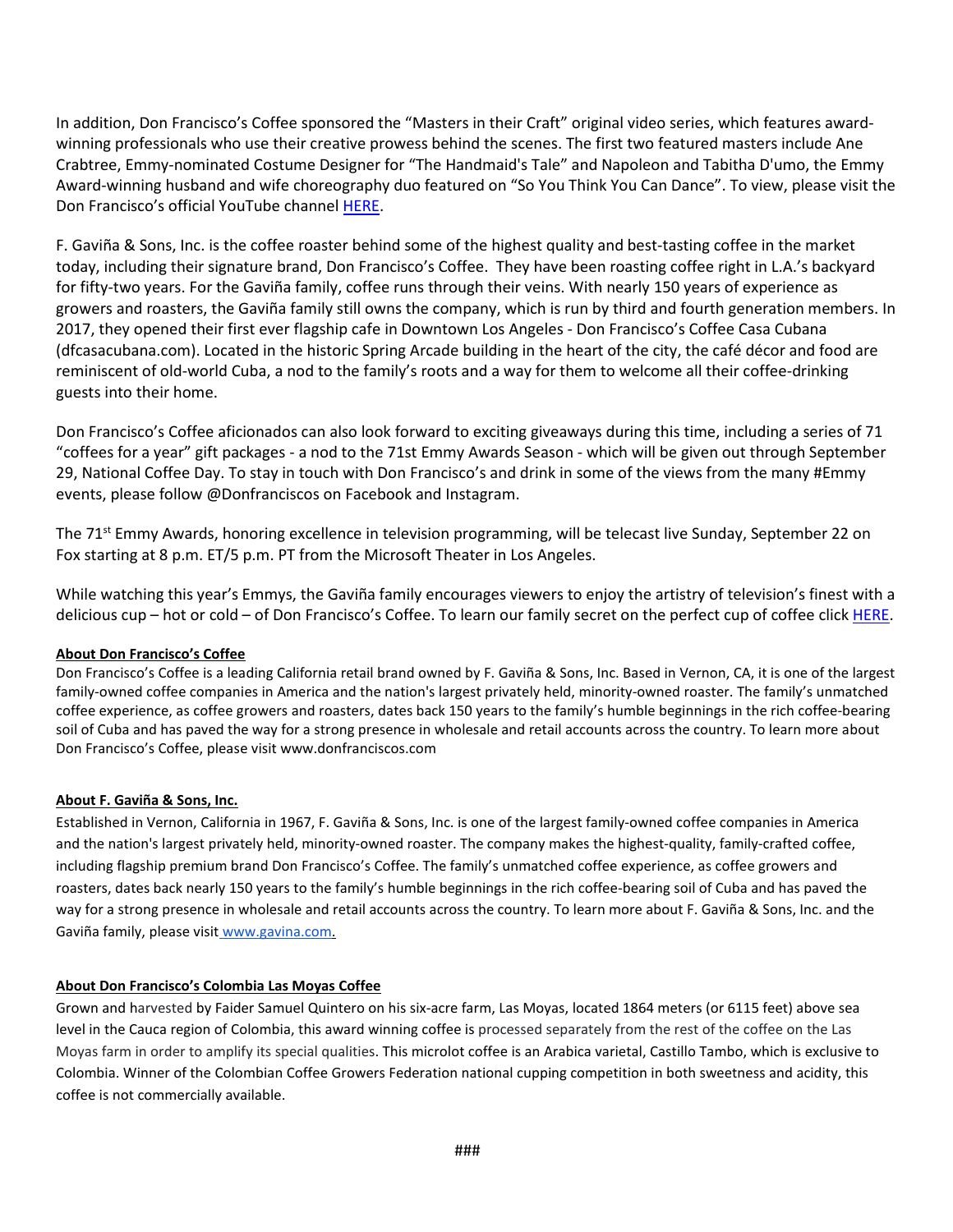

## **F. Gaviña & Sons, Inc. At a Glance**

**Company Profile:** F. Gaviña & Sons, Inc. is one of the largest family-owned coffee companies in America and the nation's largest privately held minority owned roaster. The company makes the highest-quality, family-crafted coffee, including flagship premium brand Don Francisco's Coffee. The family's unmatched coffee experience, as coffee growers and roasters, dates back 150 years to the family's humble beginnings in the rich coffee-bearing soil of Cuba, where patriarch Francisco Gaviña was born and honed his skills as a coffee farmer. After immigrating to the United States with his wife and children, he further cemented the family's coffee legacy by establishing F. Gaviña & Sons, Inc. in Vernon, California in 1967. In 2017, the company celebrated its 50th anniversary and is still owned and run by Don Francisco's four children Francisco, Pedro, José, and Leonor, with several fourth-generation family members already managing key areas of the company alongside them. To coincide with this milestone the family opened its first ever brick and mortar café in Downtown L.A. - Don Francisco's Coffee Casa Cubana [\(https://www.dfcasacubana.com/\)](https://www.dfcasacubana.com/).

> One of the most modern and technologically-advanced roasting and packing facilities in the country, the F. Gaviña & Sons, Inc. plant stands at nearly 240,000 sq. ft. and produces more than 40 million pounds of coffee each year from the finest selection of 100% Arabica beans that are meticulously roasted to their peak flavor, and then packaged for consumers, food partners and private-label customers. All their brands have strong presence in wholesale and retail accounts across the country. The company's broad array of coffee includes:

- Don Francisco's Coffee: Gaviña's flagship brand, one of the leading specialty coffee retail brands in Southern California and a national brand according to Information Resources Inc. Follow on social @donfranciscos
- Café La Llave Espresso: The leading espresso brand in Southern California and South Florida. Follow on social @cafelallave
- Gaviña Gourmet Coffee: One of the leading wholesale gourmet coffee brands. Follow on social @gavinacoffeeco
- Café Gaviña Espresso: As Gaviña's first brand, this rich, dark roast is a classic European style espresso.
- Private Labels: Gaviña is a long-time coffee supplier to a variety of private-label customers including Costco (under the José's brand), McDonald's, Publix and many others.
- Food Service: Gaviña supplies the highest quality premium coffee to more than 3,000 coffeehouses and restaurants throughout the country.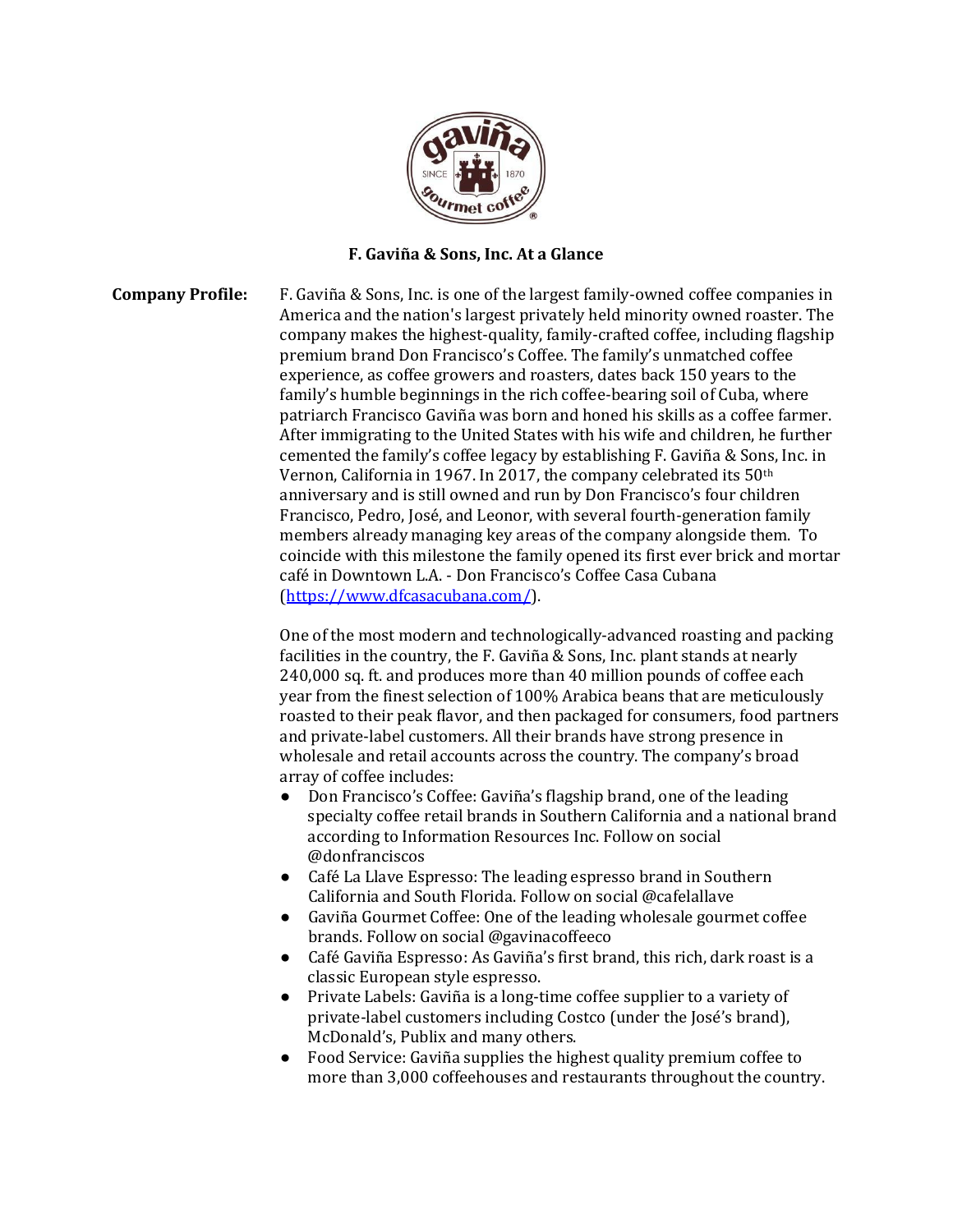| <b>Executive</b>                                    |                                                                                                                                                                                                                                                                                                                                                                                                                                                                                                                                                                                    |
|-----------------------------------------------------|------------------------------------------------------------------------------------------------------------------------------------------------------------------------------------------------------------------------------------------------------------------------------------------------------------------------------------------------------------------------------------------------------------------------------------------------------------------------------------------------------------------------------------------------------------------------------------|
| Leadership:                                         | Pedro L. Gaviña, President; José A. Gaviña, Secretary Treasurer; Leonor<br>Gaviña-Valls, Vice President of Marketing; Francisco M. Gaviña, Vice<br><b>President of Operations</b>                                                                                                                                                                                                                                                                                                                                                                                                  |
| <b>Company Mission:</b>                             | We aim to be the industry benchmark for a superior cup of coffee<br>through our dedication to the highest standards. Our mission is to provide<br>coffee lovers with the highest quality cup by delivering on superior service,<br>an unyielding attention to detail, and the utmost commitment to sourcing<br>beans from only the world's finest regions.                                                                                                                                                                                                                         |
|                                                     | This mission also lives in our commitment to:                                                                                                                                                                                                                                                                                                                                                                                                                                                                                                                                      |
|                                                     | 1. Our Employees - Who are able to work in an inspiring environment<br>where they are partners and are made to feel as secure as any other<br>member of the Gaviña family.<br>2. Our Trade Customers - Be the indispensable coffee partners for their<br>trade customers. Ensure that each customer is successful in their<br>respective venture by providing exceptional service, superior<br>product, and expertise.                                                                                                                                                             |
|                                                     | 3. Our Community - By effectively contributing to both the local<br>communities and global producing countries that have been<br>instrumental to the success of F. Gaviña & Sons, Inc.                                                                                                                                                                                                                                                                                                                                                                                             |
| Sustainability:                                     | Gaviña Direct Impact <sup>™</sup> is our commitment to providing premium coffee with<br>a "greener" coffee footprint, helping improve the lives of coffee farmers at<br>origin and achieving zero waste to landfill at our facility propelling the<br>company as it strives to preserve natural resources and the environment for<br>future generations.                                                                                                                                                                                                                           |
|                                                     | The Direct Impact Initiative consists of four pillars:<br><b>Dedication to Farmers</b><br>$\bullet$<br><b>Sustainable Sourcing</b><br>$\bullet$<br><b>Environmental Sustainability</b><br>Social Stewardship<br>$\bullet$                                                                                                                                                                                                                                                                                                                                                          |
|                                                     | Gaviña and its employees are also committed to its coffee producing<br>partners and to the improvement and well-being of the communities where<br>they work and live. The company supports 300+ local and global charities<br>through in-kind and monetary donations. In 2018, the company inaugurated<br>a Wet Mill in Colombia. It has inaugurated schools in Nicaragua, launched<br>remote learning facilities in Oaxaca, Mexico, and trained coffee growing<br>farmers in Guatemala with the purpose of developing robust business<br>relationships focused on sustainability. |
| <b>Certifications &amp;</b><br><b>Affiliations:</b> | Gaviña is Organic (CCOF), Kosher (KSA), Fair Trade USA certified, ISO<br>certified, as well an active member of the National Coffee Association (NCA),<br>the Pacific Coast Coffee Association (PCCA), Rainforest Alliance, SQF Level 7,                                                                                                                                                                                                                                                                                                                                           |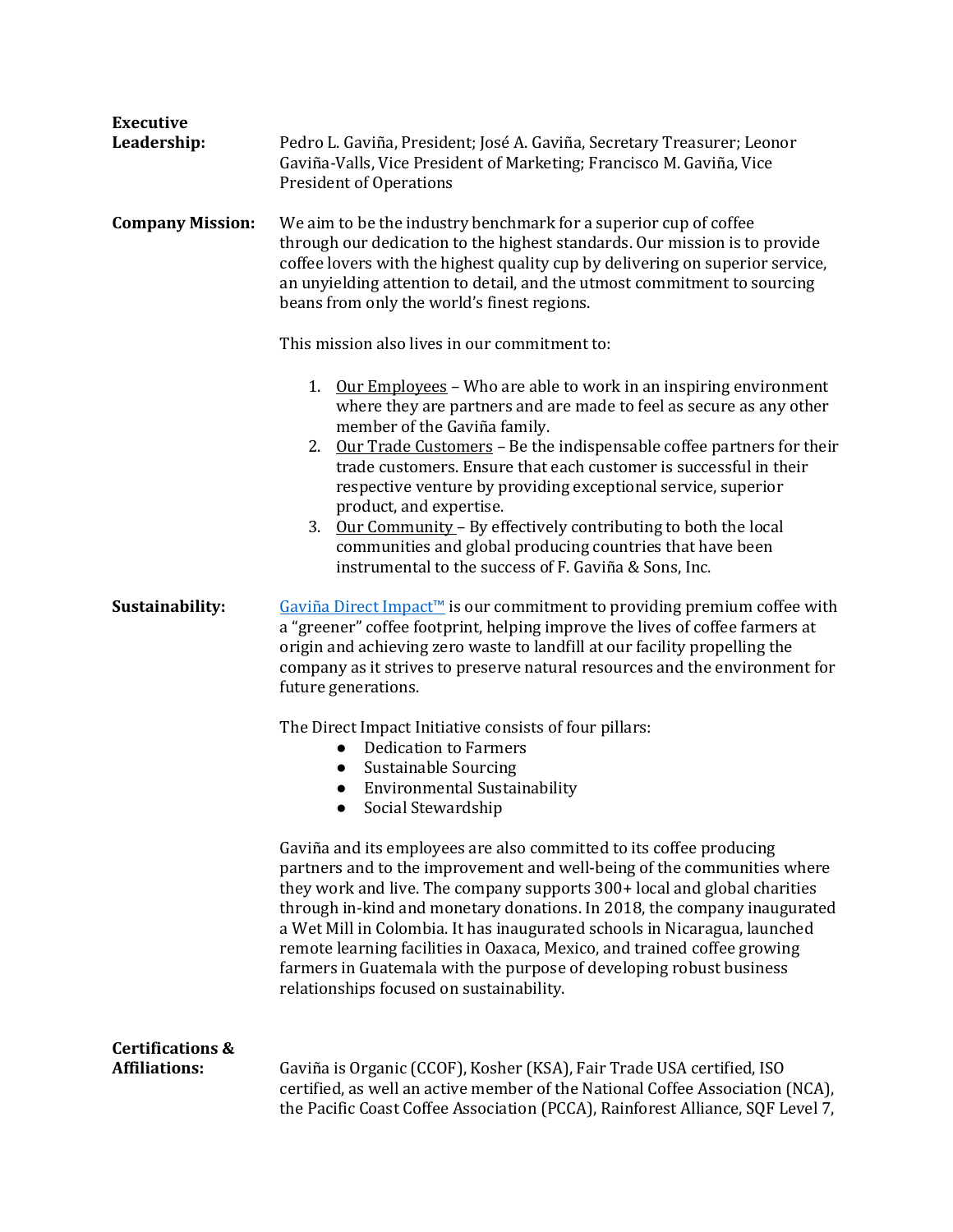|                          | International Women's Coffee Alliance and the Specialty Coffee<br>Association(SCAA).                                                                                                                                                                                                                       |
|--------------------------|------------------------------------------------------------------------------------------------------------------------------------------------------------------------------------------------------------------------------------------------------------------------------------------------------------|
| Headquarters:            | F. Gaviña & Sons, Inc. 2700 Fruitland Ave. Vernon, CA 90058-2893<br>$(800)$ 428-4627                                                                                                                                                                                                                       |
| <b>Digital Presence:</b> | To learn more about F. Gaviña & Sons, Inc., Gaviña Coffees, and the Gaviña<br>family please visit www.gavina.com. To get a taste of their coffees, you can<br>also visit their flagship café Don Francisco's Coffee Casa Cubana located in<br>downtown Los Angeles in the historic Spring Arcade building. |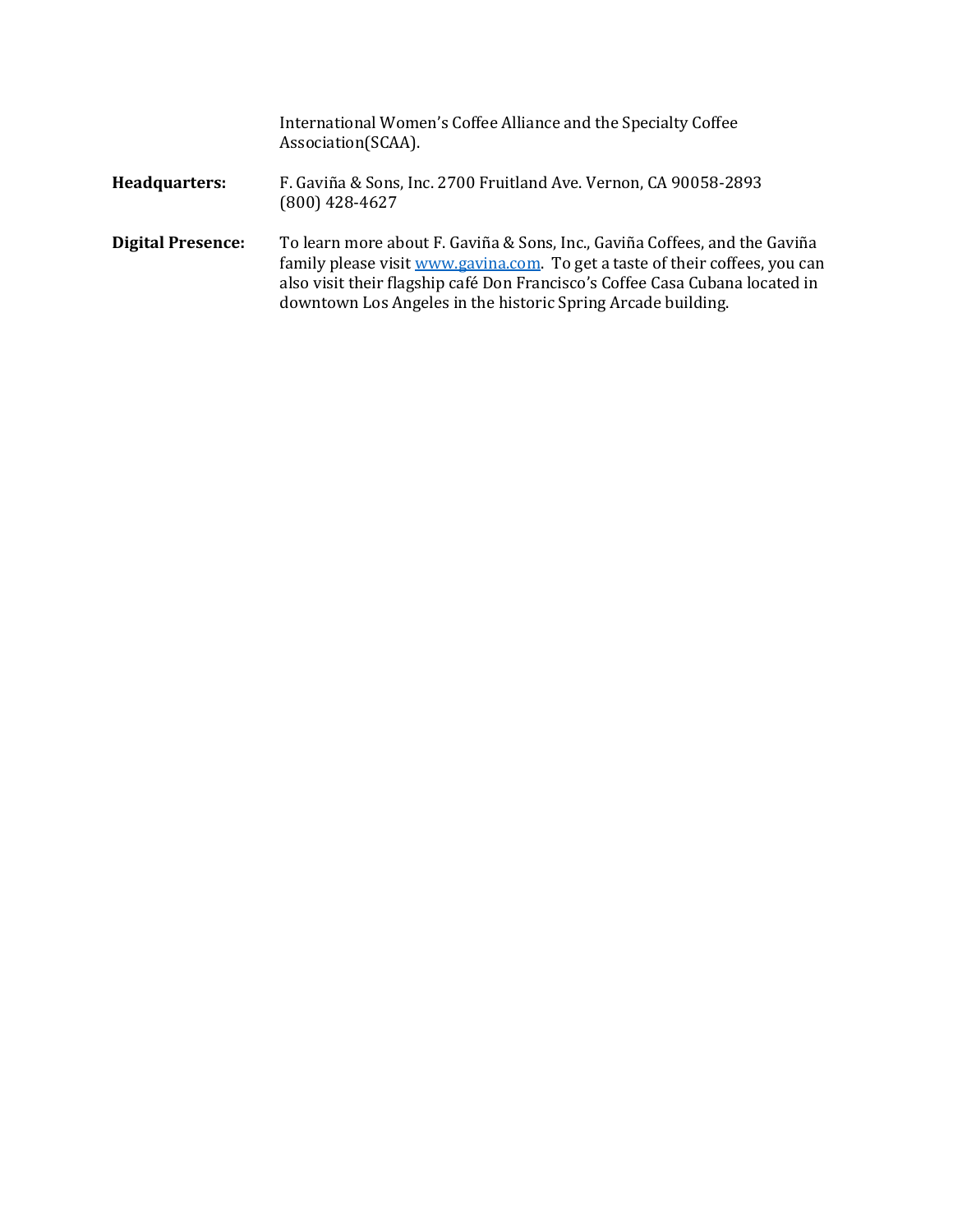

# POUR OVER

**FEATURING:**

## **COLOMBIA LAS MOYAS**

**TASTE PROFILE:** Sweet aroma, bright acidity, notes of lemon, apple, honey, and caramel.

**BACKGROUND:** This microlot coffee was grown by Faider Samuel Quintero on his 6 acre farm, Las Moyas, located 1864 meters or 6115 feet above sea level in the Cauca region of Colombia. It is an Arabica varietal, Castillo Tambo, which is exclusive to Colombia. Winner of the Colombian Coffee Growers Federation national cupping competition in both sweetness and acidity, this coffee is not commercially available. It was purchased at auction during a recent visit to Colombia.